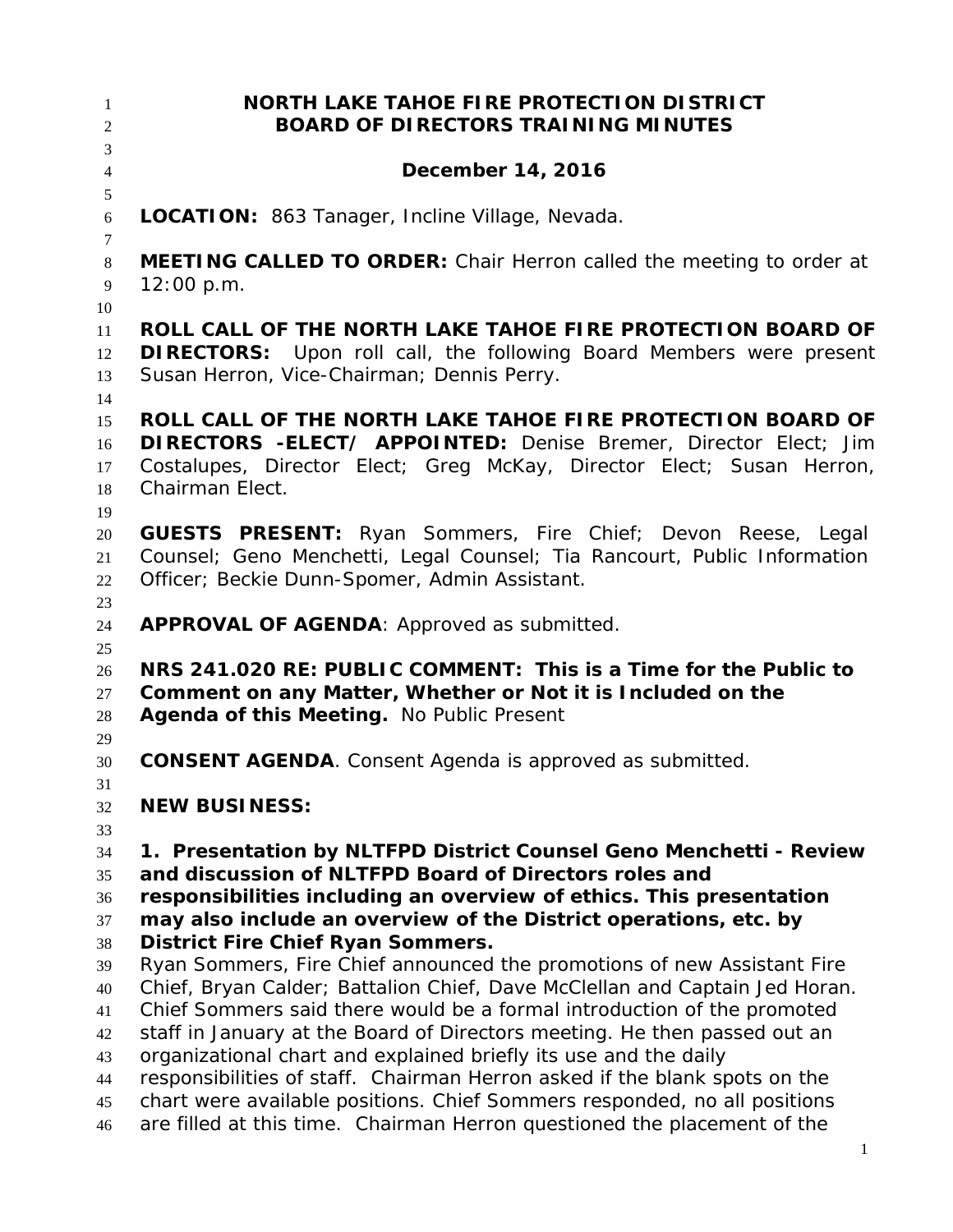legal counsel reports. A suggestion was made to move their placement on

the organizational chart, to show them in line with Chief Sommers and

reporting through Chief Sommers to the Board.

 Legal counsel Geno Menchetti started the training and said there were three main areas to be discussed; Ethics, Local government purchasing act, and open meeting requirements. First topic is Ethics the Do's and Absolute "Shall not's". Legal counsel Menchetti presented handouts about Ethics and responsibilities of the board members. He then instructed the Board elect members to the last page in the handout as a form that must be filled out and returned to the Business Manager, Sharon Cary. He then talked about Ethics and receiving gifts as a Board member. Quoted statue; "A public officer or employee shall not seek or accept any gift, service, favor, employment, engagement, emolument or economic opportunity which would tend improperly to influence a reasonable person in the public officer's or employee's position to depart from the faithful and impartial discharge of the public officer's or employee's public duties. [NRS 281A.400 (1)]" No gifts shall be received, as to not avoid the interpretation of favors for gifts. He gave examples of such situations. The next topic discussed the use of Public property, as stated in the hand out in Section III part G. "A public officer or employee shall not use governmental time, property, equipment or other facility to benefit the public officers or employee's personal or financial interest." [NRS 281A.400 (7)] Next discussed seeking employment in in Private World, and quoted the presentation Section III part I as, "A public officer or employee shall not seek other employment or contracts through the use of the public officer's or employee's official position, [NRS 281A.400 (10)] then sited examples of such. Then Menchetti started a discussion on the **"SHALLS"** the Board members must adhere to. Instructed members to be careful in anything you do to deal with the Government. Introduced the financial disclosure form and whether or not it applies to our district. When in doubt just do it in regards to the form. [NRS 281A. 660] Counsel Menchetti advised the board members elect that counsel is on their side and the Legal team at, Reese Kintz Guinasso, LLC are here for the board, to help them thru any ethics questions or situations that arrive. Discussed conflicts of interest, Members must disclose any conflicts of interest perceived or real. In relation to voting it is better to disclose any situation and let it be sorted out by counsel. Asked for questions on Ethics, no questions presented.

Counsel Menchetti started training on Local Government Purchasing Law.

Chapter 334 and 332 states if a government buys a product in excess of a

certain dollar amount it must go to a public bid. There are exceptions that

allow us to avoid the public bidding process, one of which is we use the

- states purchasing process. If you ever encounter this situation it states that
- you must give the bid to the most responsible and responsive bidder on the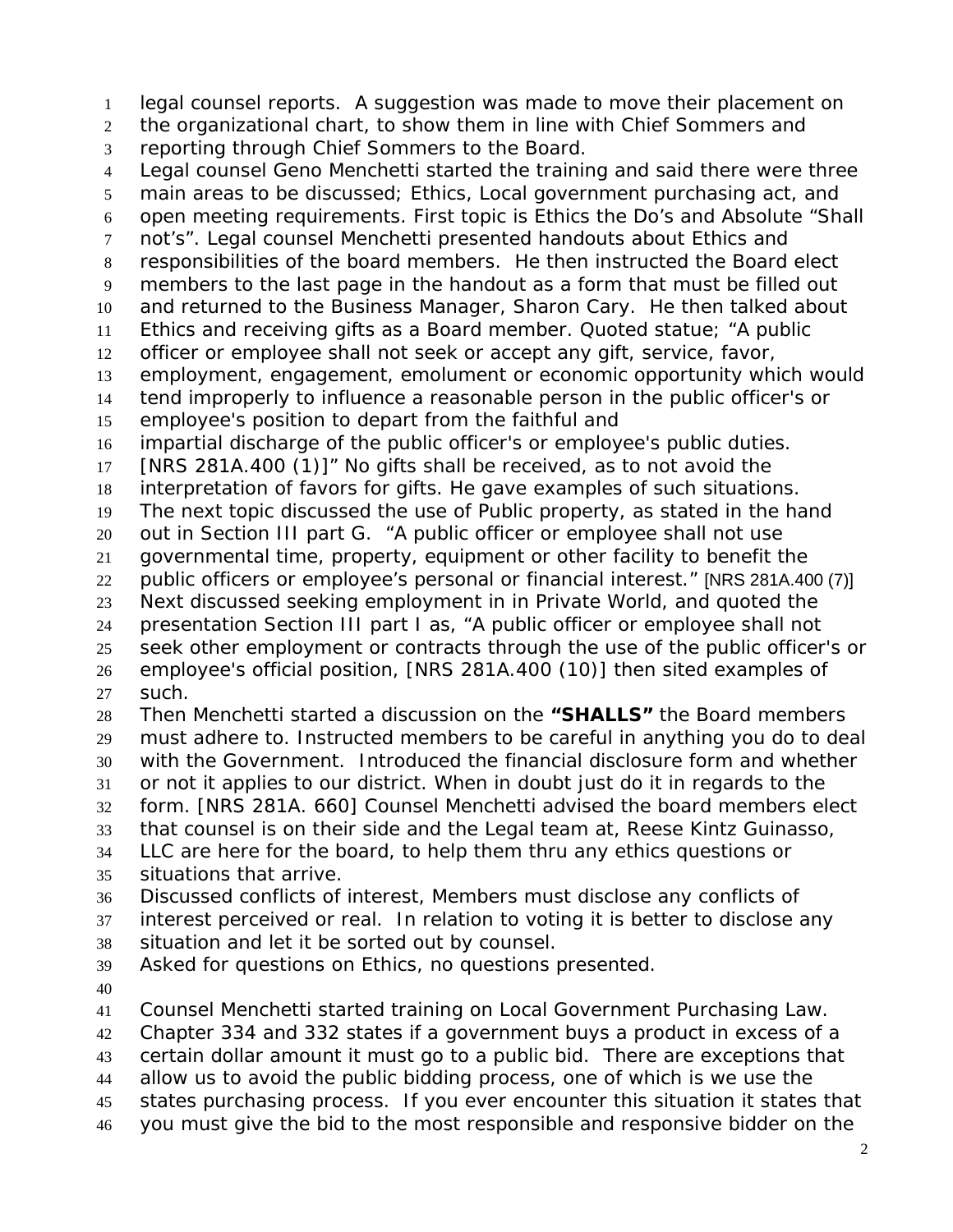project. Chairman Herron mentioned an exception in dealing with professional services such as insurance and computer services. Chairman Herron mentioned Chief Sommers spending limits; he stated that the internal limits are \$25,000. Counsel Reese explained that the mission, with regards to the law is to get the best price for the public dollar and by using the states bidding process we can use their resources, and the process they have already gone through. Counsel Menchetti added that when doing a bid make sure to add the words "and equivalent" afterword's to avoid any problems. Asked for questions on the Local Government Purchasing Act; No questions. Counsel Menchetti started training on the Open Meeting Law. Counsel explained Nevada has the strictest open meeting law in the country. Counsel works with Chair to ensure that they follow the open meeting law to the letter and avoid any chance of intentionally or unintentionally violating the law. The Law has strict penalties for intentionally or unintentionally violating the law. There are very few exceptions to the Open Meeting Law; attorney client privilege is one but very few other exceptions. There is also an exception to personnel discussions of an individual's performance or physical limitations, but this also comes with very few exceptions and rules. Next is the Agenda and staff refers to counsel, and chair as to the agenda before posting. When writing the agenda it must be clear and complete and give adequate notice and provide for public comment. It must be made available if requested. The board can choose where public comment can be discussed, but must be at least twice. The Agenda must be in writing, and posted within adequate time, three days is required and at appropriate 27 places in district. There are exceptions to this rule in emergency situations; Counsel Menchetti gave examples. The agenda must reflect the nature of the emergency and why timely notice could not be given. Refer to public statue on all reasons for emergency meetings. Authority has been given to the chief and he is trained for emergencies, he is immune from law suits, board members are not. Instructions were given, "to let the Chief do his job and ask questions in an informal matter". An example of a closed meeting is to discuss "the character, alleged misconduct, and professional competence, physical or mental health of a person," the person being evaluated has the choice of open or closed meeting. However the chief or managerial officer must be in open forum. Chairman Herron discussed the process of reviewing the fire chief, to bring negative issues to Chief before bringing it in front of an open meeting. Counsel advised board members to stick with agenda, they will remind members during meetings to stay on track and not veer from agenda topics. Director Perry brought up an example of going off topic and how to advise

 chair on bringing the topic to the agenda for next meeting, Chairman Herron mentioned items to be brought up in board member comments, as to adding the topic to the next agenda.